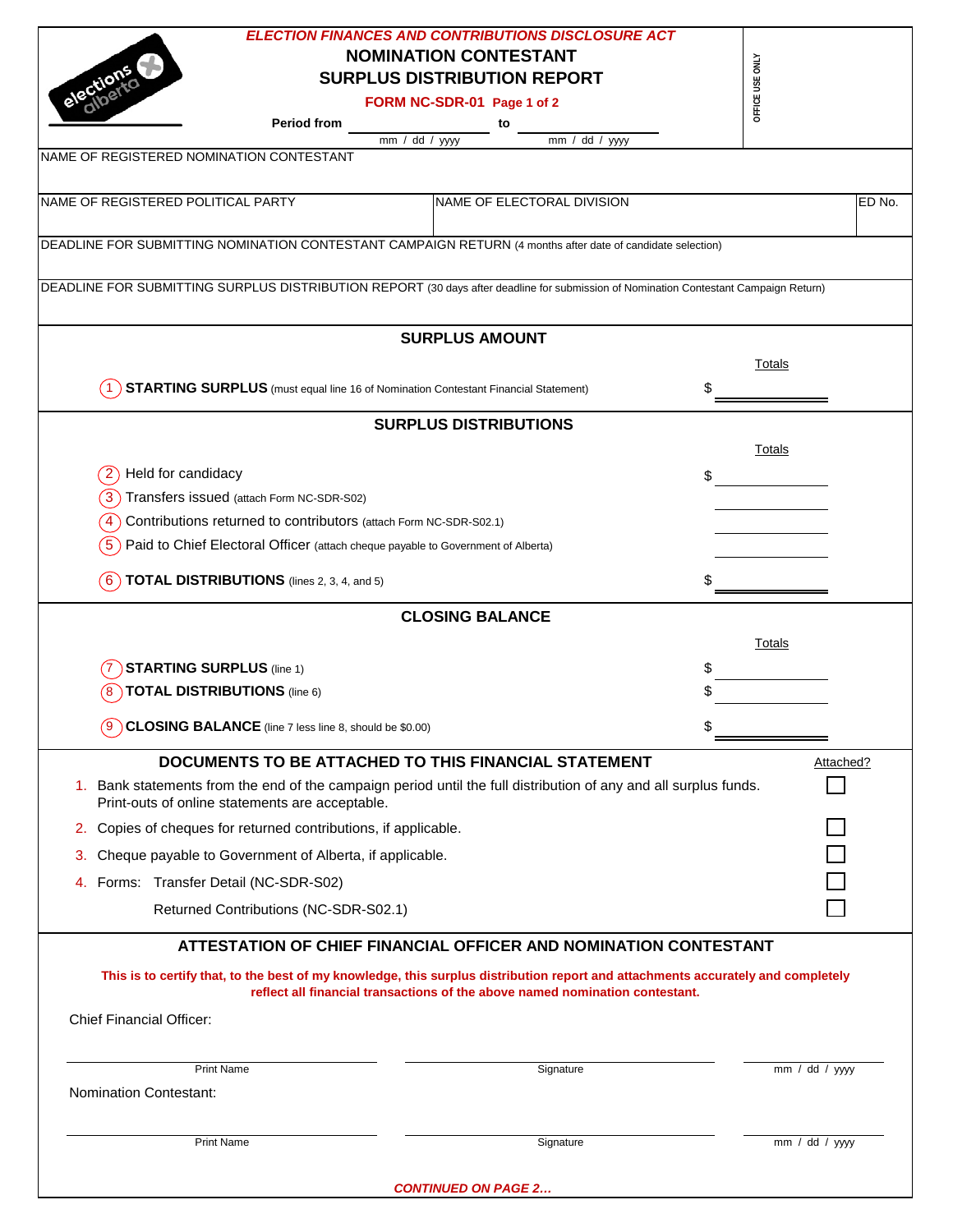|                                                                                                                                                                                                                                                                                | <b>ELECTION FINANCES AND CONTRIBUTIONS DISCLOSURE ACT</b> |                        |        |  |  |  |
|--------------------------------------------------------------------------------------------------------------------------------------------------------------------------------------------------------------------------------------------------------------------------------|-----------------------------------------------------------|------------------------|--------|--|--|--|
|                                                                                                                                                                                                                                                                                | <b>NOMINATION CONTESTANT SURPLUS DISTRIBUTION REPORT</b>  |                        |        |  |  |  |
|                                                                                                                                                                                                                                                                                | FORM NC-SDR-01 Page 2 of 2                                |                        |        |  |  |  |
| elections<br><b>Period from</b>                                                                                                                                                                                                                                                | to                                                        |                        |        |  |  |  |
|                                                                                                                                                                                                                                                                                | mm / dd / yyy<br>$\overline{mm}$ / dd / yyyy              |                        |        |  |  |  |
| NAME OF REGISTERED NOMINATION CONTESTANT                                                                                                                                                                                                                                       |                                                           |                        |        |  |  |  |
|                                                                                                                                                                                                                                                                                |                                                           |                        |        |  |  |  |
| NAME OF REGISTERED POLITICAL PARTY                                                                                                                                                                                                                                             | NAME OF ELECTORAL DIVISION                                |                        | ED No. |  |  |  |
|                                                                                                                                                                                                                                                                                |                                                           |                        |        |  |  |  |
|                                                                                                                                                                                                                                                                                |                                                           |                        |        |  |  |  |
|                                                                                                                                                                                                                                                                                | <b>NOTES</b>                                              |                        |        |  |  |  |
| 1. If the nomination contestant is selected for endorsement as the official candidate of the registered party, any campaign funds held at                                                                                                                                      |                                                           |                        |        |  |  |  |
| the end of a campaign period for the nomination contest must be held by the nomination contestant to be expended for his or her                                                                                                                                                |                                                           |                        |        |  |  |  |
| candidacy in the election, or be transferred to the registered party or registered constituency association for which the nomination                                                                                                                                           |                                                           |                        |        |  |  |  |
| contestant sought endorsement.                                                                                                                                                                                                                                                 |                                                           |                        |        |  |  |  |
| 2. If the nomination contestant is not selected, any campaign funds held at the end of a campaign period for the nomination contest must                                                                                                                                       |                                                           |                        |        |  |  |  |
| be transferred to the registered party or registered constituency association for which the nomination contestant sought endorsement,                                                                                                                                          |                                                           |                        |        |  |  |  |
|                                                                                                                                                                                                                                                                                |                                                           |                        |        |  |  |  |
| or be returned to the contributors who contributed to the nomination contestant's campaign. Any funds not transferred, or returned to<br>contributors, within 30 days after the day on which the nomination contestant campaign return is required to be filed must be paid to |                                                           |                        |        |  |  |  |
| the Chief Electoral Officer for deposit in the General Revenue Fund.                                                                                                                                                                                                           |                                                           |                        |        |  |  |  |
|                                                                                                                                                                                                                                                                                |                                                           |                        |        |  |  |  |
| 3. This surplus distribution report and attachments are to be received at Elections Alberta by 4:30 pm 30 days after the submission                                                                                                                                            |                                                           |                        |        |  |  |  |
| deadline for the Nomination Contestant Campaign Return.                                                                                                                                                                                                                        |                                                           |                        |        |  |  |  |
|                                                                                                                                                                                                                                                                                |                                                           |                        |        |  |  |  |
| <b>ACCEPTANCE BY ELECTIONS ALBERTA</b>                                                                                                                                                                                                                                         |                                                           |                        |        |  |  |  |
|                                                                                                                                                                                                                                                                                |                                                           |                        |        |  |  |  |
| Authorized Signature                                                                                                                                                                                                                                                           |                                                           | mm / dd / yyyy         |        |  |  |  |
| <b>FORWARD SIGNED ORIGINAL TO ELECTIONS ALBERTA</b>                                                                                                                                                                                                                            |                                                           | <b>OFFICE USE ONLY</b> |        |  |  |  |
| Suite 100, 11510 Kingsway NW, Edmonton, AB T5G 2Y5 780.427.7191                                                                                                                                                                                                                |                                                           |                        |        |  |  |  |
| FAXED OR SCANNED COPIES ARE NOT ACCEPTED - ORIGINAL FORM ONLY                                                                                                                                                                                                                  | <b>ENTERED:</b>                                           |                        |        |  |  |  |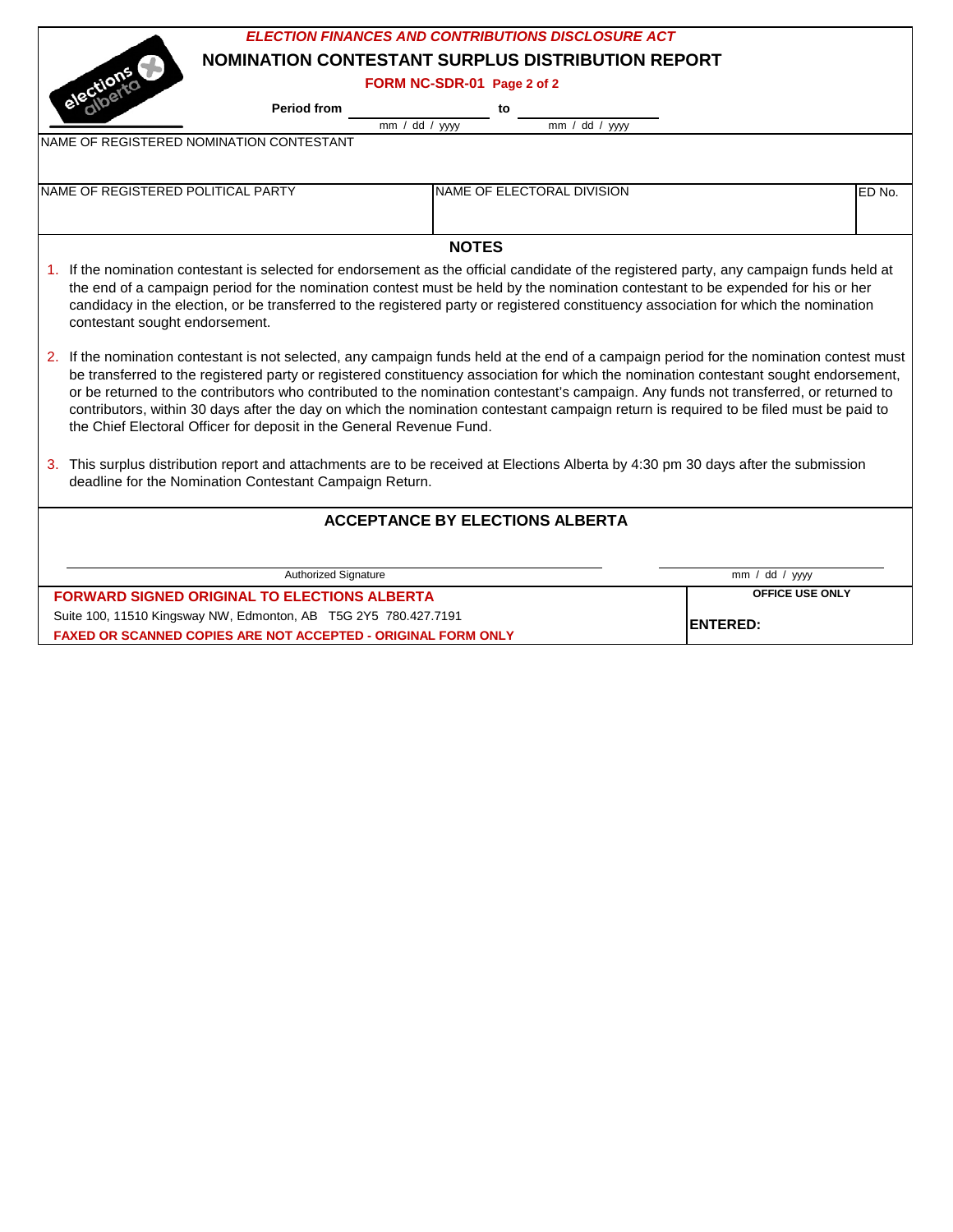| elections                                                       | <b>Period from</b><br>NAME OF REGISTERED NOMINATION CONTESTANT | <b>SURPLUS DISTRIBUTION REPORT</b><br><b>TRANSFER DETAIL</b><br><b>FORM NC-SDR-S02</b><br>mm / dd / yyy<br>PARTY ABBREV. | <b>ELECTION FINANCES AND CONTRIBUTIONS DISCLOSURE ACT</b><br>to<br>$mm / dd / yy$ yy<br>NAME OF ELECTORAL DIVISION | OFFICE USE ONLY |    | ED No. |
|-----------------------------------------------------------------|----------------------------------------------------------------|--------------------------------------------------------------------------------------------------------------------------|--------------------------------------------------------------------------------------------------------------------|-----------------|----|--------|
|                                                                 |                                                                |                                                                                                                          |                                                                                                                    |                 |    |        |
| <b>Date</b>                                                     | Transfers issued to (name of entity)                           |                                                                                                                          |                                                                                                                    | <b>Money</b>    |    |        |
|                                                                 |                                                                |                                                                                                                          |                                                                                                                    |                 | \$ |        |
|                                                                 |                                                                |                                                                                                                          |                                                                                                                    |                 | \$ |        |
|                                                                 |                                                                |                                                                                                                          |                                                                                                                    |                 | \$ |        |
|                                                                 |                                                                |                                                                                                                          |                                                                                                                    |                 | \$ |        |
|                                                                 |                                                                |                                                                                                                          |                                                                                                                    |                 | \$ |        |
|                                                                 |                                                                |                                                                                                                          |                                                                                                                    |                 | \$ |        |
|                                                                 |                                                                |                                                                                                                          |                                                                                                                    |                 | \$ |        |
|                                                                 |                                                                |                                                                                                                          |                                                                                                                    |                 | \$ |        |
|                                                                 |                                                                |                                                                                                                          |                                                                                                                    |                 | \$ |        |
| (must agree with Surplus Distribution Report line 3) TOTAL   \$ |                                                                |                                                                                                                          |                                                                                                                    |                 |    |        |

## **NOTES**

- 1. Under "transferred issued to", include electoral division/constituency association name *or* party name, as applicable.
- 2. If the nomination contestant is selected for endorsement as the official candidate of the registered party, any campaign funds held at the end of a campaign period for the nomination contest must be held by the nomination contestant to be expended for his or her candidacy in the election, or be transferred to the registered party or registered constituency association for which the nomination contestant sought endorsement
- 3. If the nomination contestant is not selected, any campaign funds held at the end of a campaign period for the nomination contest must be transferred to the registered party or registered constituency association for which the nomination contestant sought endorsement, or be returned to the contributors who contributed to the nomination contestant's campaign. Any funds not transferred, or returned to contributors, within 30 days after the day on which the nomination contestant campaign return is required to be filed must be paid to the Chief Electoral Officer for deposit in the General Revenue Fund.
- 4. This schedule is an official component of the Nomination Contestant Surplus Distribution Report. All attestations as to the accuracy of the Nomination Contestant Surplus Distribution Report apply equally to this attachment.